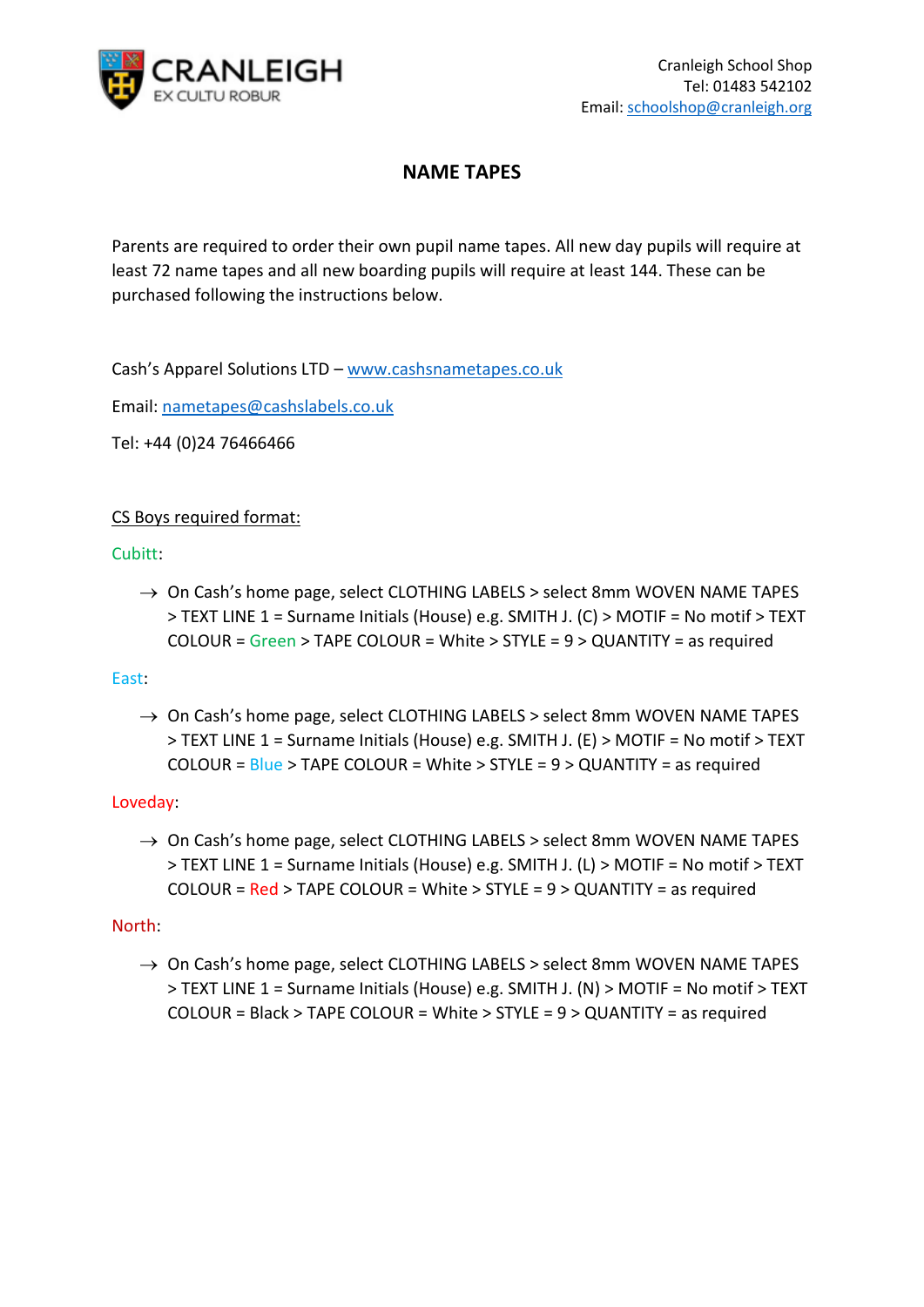

### CS Girls required format:

### South:

 $\rightarrow$  On Cash's home page, select CLOTHING LABELS > select 8mm WOVEN NAME TAPES > TEXT LINE 1 = Full Name (House) e.g. ANNE B. SMITH (S) > MOTIF = No motif > TEXT COLOUR = Blue > TAPE COLOUR = White > STYLE = 2 > QUANTITY = as required

#### West:

 $\rightarrow$  On Cash's home page, select CLOTHING LABELS > select 8mm WOVEN NAME TAPES  $>$  TEXT LINE 1 = Full Name (House) e.g. ANNE B. SMITH (W)  $>$  MOTIF = No motif  $>$ TEXT COLOUR = Blue > TAPE COLOUR = White > STYLE = 2 > QUANTITY = as required

#### Rhodes:

 $\rightarrow$  On Cash's home page, select CLOTHING LABELS > select 8mm WOVEN NAME TAPES > TEXT LINE 1 = Full Name (House) e.g. ANNE B. SMITH (R) > MOTIF = No motif > TEXT COLOUR = Blue > TAPE COLOUR = White > STYLE = 2 > QUANTITY = as required

#### Martlet:

 $\rightarrow$  On Cash's home page, select CLOTHING LABELS > select 8mm WOVEN NAME TAPES > TEXT LINE 1 = Full Name (House) e.g. ANNE B. SMITH (M) > MOTIF = No motif > TEXT COLOUR = Blue > TAPE COLOUR = White > STYLE = 2 > QUANTITY = as required

Information for sewing woven name tapes:

- Name tapes are to be stitched into the neck of all shirts, jumpers, blazers and all sportswear.
- Name tapes are to be stitched into the waist band of all trousers, shorts, skirts, tights and all sportswear.
- Name tapes are to be stitched vertically on each sock, including sports socks.
- For boarding pupils, all items of home clothes, bedding and towels will need to be clearly labelled too.